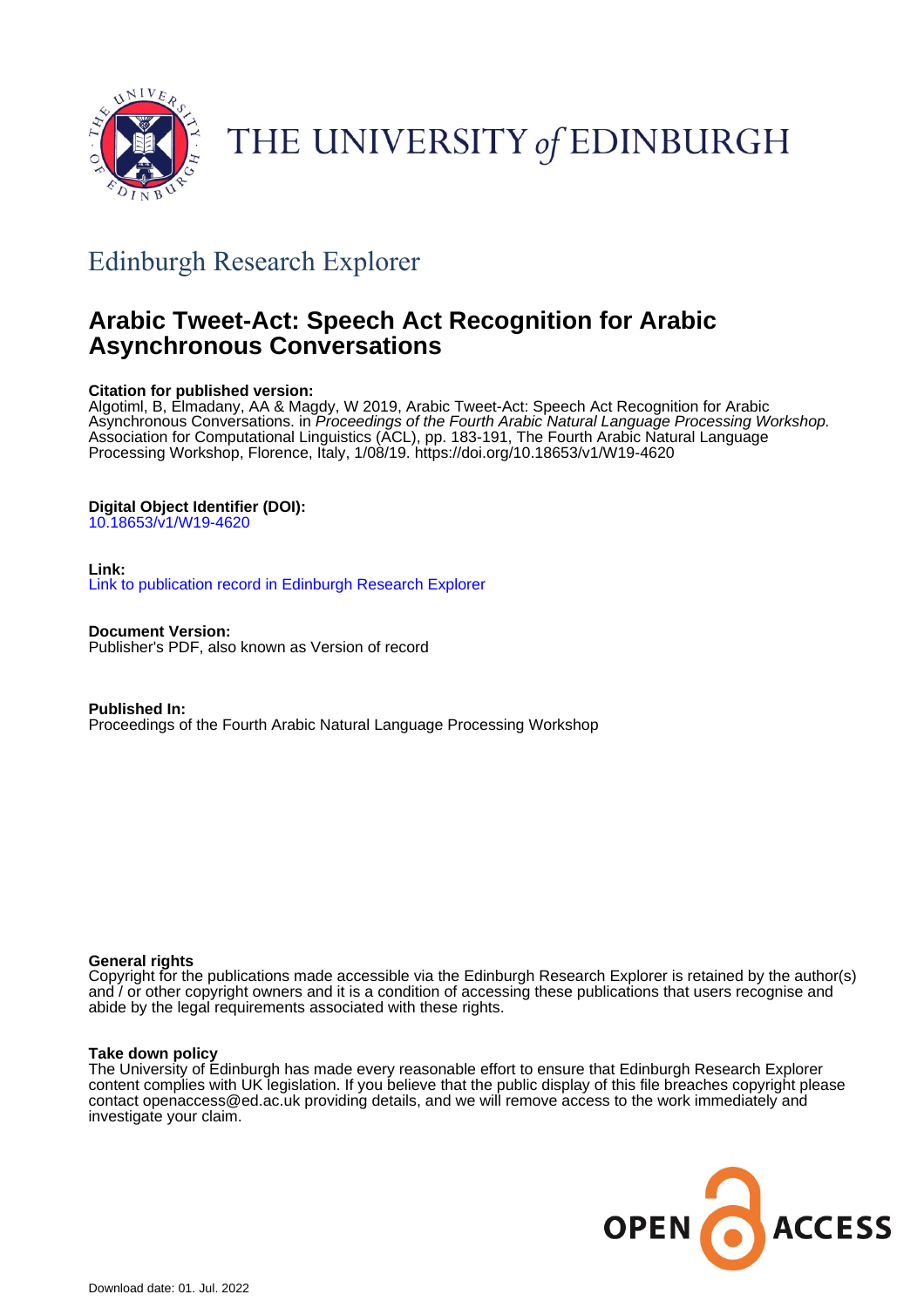### Arabic Tweet-Act: Speech Act Recognition for Arabic Asynchronous **Conversations**

Bushra Algotiml Department of Computer Science Umm Al-Qura University Mecca, Saudi Arabia bagotiml@uqu.edu.sa

AbdelRahim Elmadany

College of Computer and Information Jazan University Jazan, Saudi Arabia aelmadany@jazanu.edu.sa

## Walid Magdy

School of Informatics University of Edinburgh Edinburgh, UK wmagdy@inf.ed.ac.uk

#### Abstract

Speech acts are the actions that a speaker intends when performing an utterance within conversations. In this paper, we proposed speech act classification for asynchronous conversations on Twitter using multiple machine learning methods including SVM and deep neural networks. We applied the proposed methods on the ArSAS tweets dataset. The obtained results show that superiority of deep learning methods compared to SVMs, where Bi-LSTM managed to achieve an accuracy of 87.5% and a macro-averaged F1 score 61.5%. We believe that our results are the first to be reported on the task of speech-act recognition for asynchronous conversations on Arabic Twitter.

#### 1 Introduction

Speech act in linguistics is defined as the action that a speaker intends when performing an utterance such as asking question, recommending something, greeting or thanking, expressing a thought or making suggestion. Knowing speakers intention within a conversation is considered the one of the recent active research in Natural Language Understanding (NLU); which is called speech act recognition/classification. Speech act classification has been utilized in different Natural Language Processing (NLP) applications, such as summarization [\(Zhang et al.,](#page-9-0) [2013;](#page-9-0) [Bhatia](#page-8-0) [et al.,](#page-8-0) [2014\)](#page-8-0), rumors verification [\(Vosoughi,](#page-9-1) [2015;](#page-9-1) [Vosoughi and Roy,](#page-9-2) [2016a\)](#page-9-2), hate speech or cyber-bullying detection (Gambäck and Sikdar, [2017;](#page-8-1) [Saravanaraj et al.,](#page-8-2) [2016\)](#page-8-2), and in the educational forum [\(Bayat et al.,](#page-8-3) [2016\)](#page-8-3).

Speech act classification task is usually treated as a multi-class classification problem. Most of researchers tend to use machine learning (ML) paradigm for the task in order to analyze and utilize the massive amount of data that found in online conversations. They usually apply their experiments to two type of conversations: 1) synchronous conversations, where the conversation is one-to-one, such as dialogues, chatting, meetings and transcribed phone conversations; and 2) asynchronous conversations, where the conversation is one-to-many such as emails, discussion forums and social media. Existing work on speech act classification mostly focuses on English language, with some focus on other languages such as German, French and Korean. Moreover, these studies have been conducted for both synchronous and asynchronous conversations. Limited studies have tackled this task for Arabic, and all focusing on synchronous conversations. To the best of our knowledge, there is no work so far for Arabic speech act classification for asynchronous conversations, such as that on social media. Twitter has become a communication medium containing a massive amount of data suitable for social and behavioural studies. Communication between users in Twitter can be considered as asynchronous conversations, within which people post questions, express feelings, recommend, request, report, or claim; all of which can be considered speech acts. Classifying the speech act of tweets can aid in understanding the intentions behind users posts, analyzing Twitter content, and understanding how users interact on social media [\(Vosoughi and Roy,](#page-9-3) [2016b\)](#page-9-3).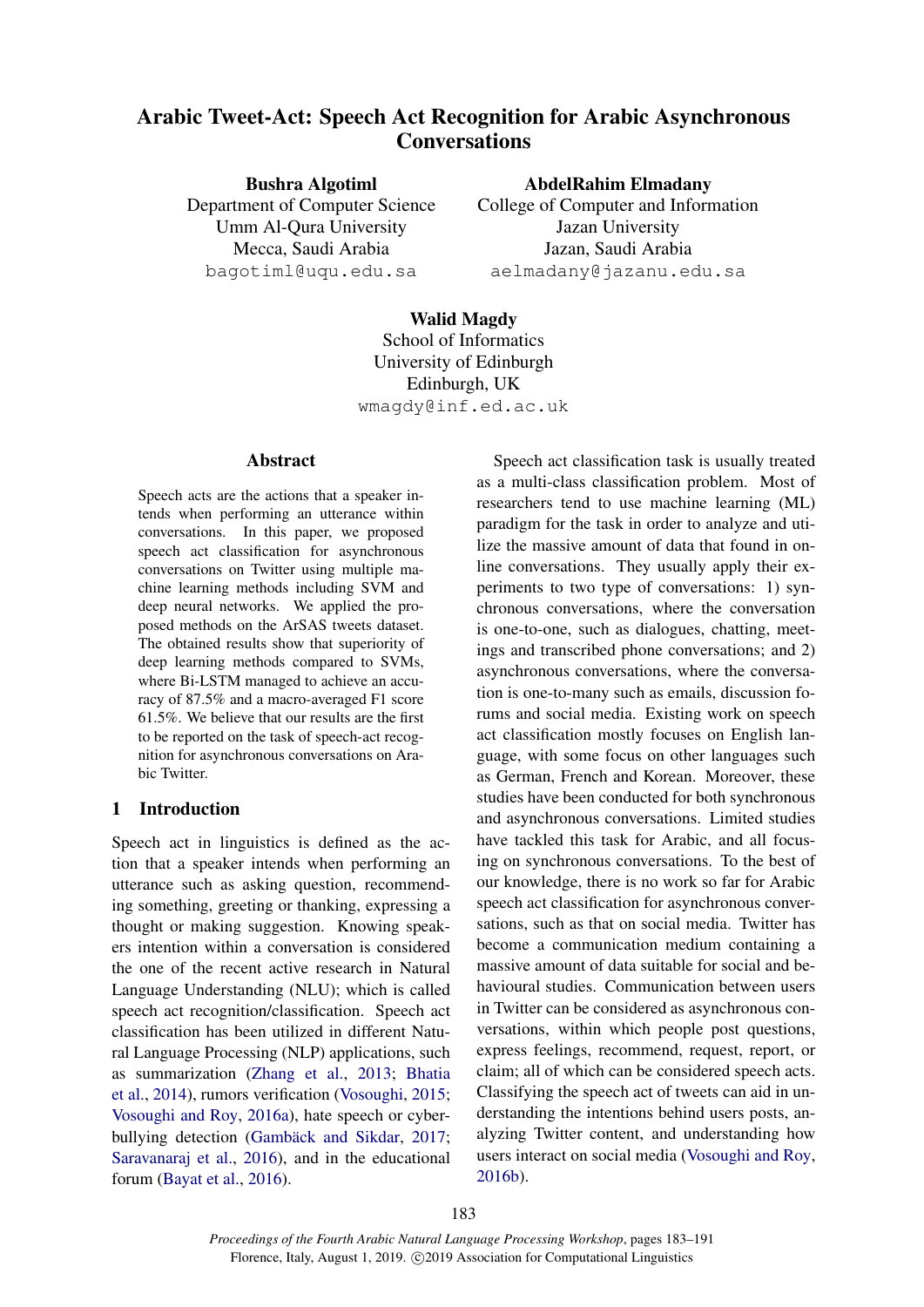Recently, an Arabic speech-act and sentiment corpus (ArSAS) of tweets corpus was released [\(El](#page-8-4)[madany et al.,](#page-8-4) [2018\)](#page-8-4). It contains more than 21K tweets, annotated with six speech acts. In this paper, this corpus is used to evaluate the effectiveness of different supervised ML approaches for speech act classification for Arabic tweets. In our work, we proposed two approaches based on SVM and multiple deep learning models to classify Arabic tweets into speech act labels. Our results show that Bi-LSTM models achieves the highest performance overall and over each of the individual speech-act classes, where it achieves an accuracy of 87.5% and a macro-F1 of 0.615.

#### 2 Problem Definition

Linguistically, speech act theory studies the ways in which the words can be used to carry out actions rather than transmitting information. The speech act can be defined as the actions that may be performed by speakers to carry out their intentions when performing utterances. According to Searle [\(Searle,](#page-8-5) [1975\)](#page-8-5), which is based on Austins work [\(Austin,](#page-8-6) [1975\)](#page-8-6), speech acts can be classified by their intent of usage and he categorized it into five categories: Assertive, Directive, Commissive, Expressive, and Declaration.

The concept of a speech act in Arabic can be defined in the same manner as in English. However, a speech act is more profound in the Arabic rhetoric discipline, which is concerned with the semantics of stylistic. Rhetoric in Arabic lies between syntax and semantics and aims to enable the Arabic speaker to relay his or her intended communicative meaning to the listener through the application of rhetorical means and eloquent criteria. The speech act as part of Arabic rhetoric is concerned with the ways of delivering some relevant information with utterance in order to attract the listeners attention [\(Abdul-Raof,](#page-8-7) [2006\)](#page-8-7). Interestingly, researchers [\(Al-Hindawi et al.,](#page-8-8) [2014\)](#page-8-8) have shown the existence of speech acts in Arabic prior to the work of Austin and Searle on English speech acts. They refer to the speech act that is mentioned in the holy Quran and pointed out that Arab scholars have seeded the Arabic Speech act theory even before Austin theory. All the aforementioned examples are written using classical Arabic; however, our work targets the speech act in Arabic dialects. For that, we use a domainspecific taxonomy of six speech act categories

that are commonly seen on Twitter [\(Vosoughi and](#page-9-3) [Roy,](#page-9-3) [2016b\)](#page-9-3), including assertion, recommendation, expression, question, request, and miscellaneous. These categories are all derived from Searles taxonomy but modified to make it suitable for speech acts in Twitter.

#### 3 Literature Review

Extensive research has been conducted on speech acts classification in different languages using various techniques. The vast majority of literature in this field uses either supervised ML techniques with a variety of lexical, syntactic, contextual, and semantics features, or adopts deep learning techniques to automatically identify the speech act.

#### 3.1 Trends in Speech Act Recognition

[\(Cohen et al.,](#page-8-9) [2004\)](#page-8-9) classified English email according to the intent of the sender using SVM classifiers with the use of bi-gram and Part-of-Speech (POS) tags as features. [\(OShea et al.,](#page-8-10) [2010\)](#page-8-10) proposed a novel technique based on function words (e.g. articles, prepositions, determiners etc.) that appear in the utterances using decision tree classifiers. Their results strongly demonstrate the ability of function words to discriminate between speech act classes. Bhatia et al. [\(Bhatia](#page-8-0) [et al.,](#page-8-0) [2014\)](#page-8-0) used speech act classification to aid in the summarization of online forum discussion threads using Nave Bayes and they demonstrated the effectiveness of speech act labels in summarizing discussion threads. Additionally, [\(Tavafi et al.,](#page-9-4) [2013\)](#page-9-4) aimed to determine a domain-independent classifier that could achieve good results across all types of conversations (synchronous and asynchronous). They used different ML techniques such as SVM, Conditional Random Fields (CRF) and Hidden Markov Model (HMM) with a set of domain-independent features, including lexical features and the length of utterances as another feature. They demonstrated that HMM classifiers achieved the best performance for speech act classification on different synchronous and asynchronous English conversations.

Similar techniques was applied for speech-act recgonition for other languages. For example, [\(Kim et al.,](#page-8-11) [2011\)](#page-8-11) used a Decision Tree (DT), SVM and the Maximum Entropy Model (MEM) with a set of lexical, grammatical and contextual features for speech act classification tasks using a Korean dialogue corpus in a schedule management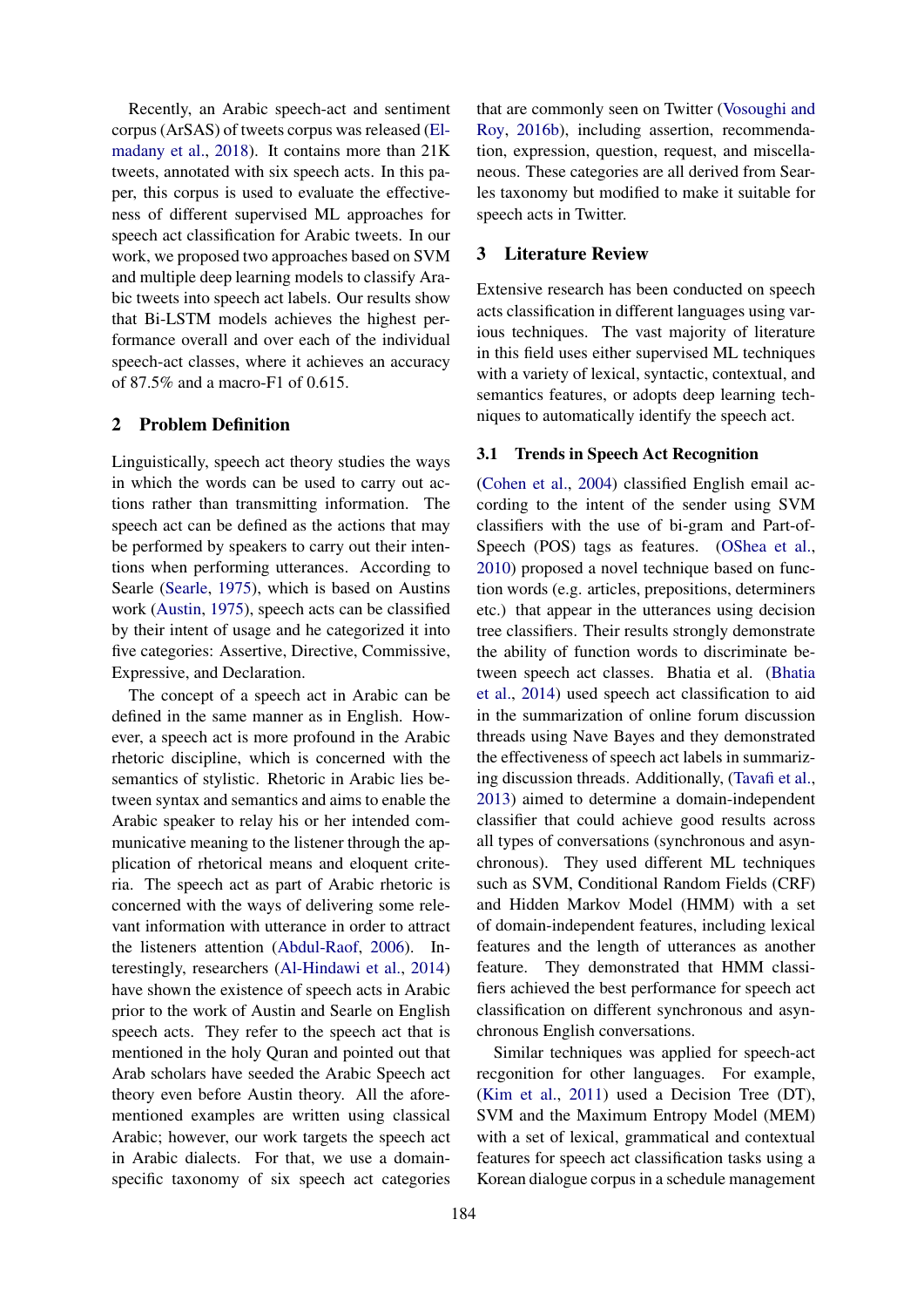domain. They showed that SVM outperformed other classifiers by achieving accuracy equal to 93%. Similarly, [\(Ko,](#page-8-12) [2015\)](#page-8-12) used Korean corpus to conduct an experiment using SVM and k-NN classifiers with POS and lexical words as features. Ko also pointed out the inadequacy of the tf.idf feature weighting scheme for the task due to the short length of utterances in comparison to the documents length. He proposed a new weighting scheme and showed the effectively of SVM with the new weighting scheme in speech act classification using Korean corpus. Additionally, Bayat et al. [\(Bayat et al.,](#page-8-3) [2016\)](#page-8-3) used SVM and a set of lexical, contextual, and syntactic features to classify German messages posted on an online forum. They showed the effect of adding features to SVM classifiers in order to increase the performance for the task.

Recently, many researchers have recently applied deep learning techniques using word embeddings to capture speech act of the utterance in synchronous conversations. This is because deep learning techniques afford a significant advantage in capturing the semantics of lexical features [\(Yoo](#page-9-5) [et al.,](#page-9-5) [2017\)](#page-9-5). The effectiveness of deep learning techniques for speech act recognition is evident in the work of [\(Cerisara et al.,](#page-8-13) [2018\)](#page-8-13), who proposed a novel deep neural network model based on Long Short Term Memory (LSTM) Recurrent Neural Networks (RNN) and validated this model in three different languages using synchronous conversation corpora. They demonstrated that the performance of this approach is consistent across these three languages (with an accuracy of 72%, 98% and 92% for English, Czech and French, respectively). Similarly, [\(Khanpour et al.,](#page-8-14) [2016\)](#page-8-14) used LSTM to classify dialogue acts in open-domain conversations. They reported that the word embedding parameters, dropout regularization, decay rate and number of layers have a significant impact on the final systems accuracy. [\(Yoo et al.,](#page-9-5) [2017\)](#page-9-5) applied a CNN to capture speech acts on Korean dialogues corpus. Their model has obtained a high accuracy (89%) in the speech act recognition task. [\(Kim and Kim,](#page-8-15) [2018\)](#page-8-15) proposed an integrated neural network model based on CNN for identifying speech acts, predictors, and sentiments of dialogue utterances. They concluded that the integrated model can help in increasing the performance of intention identification. [\(Lee](#page-8-16) [and Dernoncourt,](#page-8-16) [2016\)](#page-8-16) applied both RNN and CNN on three different synchronous conversations datasets. They stated that the CNN model outperformed the LSTM model for all datasets by a very small margin.

Recently, more attention was directed to speech act classification for tweets as a kind of asynchronous conversations. [\(Zhang et al.,](#page-9-6) [2011\)](#page-9-6) proposed a set of word-based and character-based features to recognise the speech acts of tweets in order to analyze tweeters behavior collectively or individually. They suggested word-based features composed of a set of N-grams, abbreviations, acronyms, vulgar and opinion words, emoticon, and Twitter-specific features. SVM was used for this task, and showed a weighted-average F1 value of nearly 0.70. Another work by [\(Vosoughi and](#page-9-3) [Roy,](#page-9-3) [2016b\)](#page-9-3) explored speech act recognition on Twitter by training SVM, Naive Bayes, decision tree and logistic regression classifiers with a set of semantic and syntactic features. Their approach in features engineering is similar to [\(Zhang et al.,](#page-9-6) [2011\)](#page-9-6), though they added the dependency subtrees and POS tags to their syntactic features set. They achieved a performance with a weightedaverage F1 score equal to 0.70, which is similar to the results of [\(Zhang et al.,](#page-9-6) [2011\)](#page-9-6). Furthermore, they also applied their speech act classifier to detect rumors on Twitter based on assertion speech act detection in tweets [\(Vosoughi,](#page-9-1) [2015\)](#page-9-1). Another work by [\(Joty and Hoque,](#page-8-17) [2016\)](#page-8-17) applied deep learning techniques by proposing a model that used LSTM and RNNs for speech acts modeling showed the effectiveness on asynchronous conversations, such as emails and forums.

#### 3.2 Arabic Speech Act Recognition

Much less attention was directed to speech act classification for Arabic. Only limited amount of work exist in literature, but only for classifying speech act in Arabic synchronous conversations. One of the earliest works in this area is [\(Graja et al.,](#page-8-18) [2013\)](#page-8-18) who used CRF to perform a semantic labelling task for spontaneous speech in Tunisian dialects by using the TuDiCol corpus. Another work, [\(Elmadany,](#page-8-19) [2016;](#page-8-19) [Elmadany et al.,](#page-8-20) [2016\)](#page-8-20) utilized the JANA corpus to solve the issue of automatic dialogue act classification for Egyptian Arabic dialect using SVM. Also, [\(Sherkawi](#page-9-7) [et al.,](#page-9-7) [2018\)](#page-9-7) applied different machine learning techniques on a small Arabic corpus. Their corpus is relatively small and written in MSA.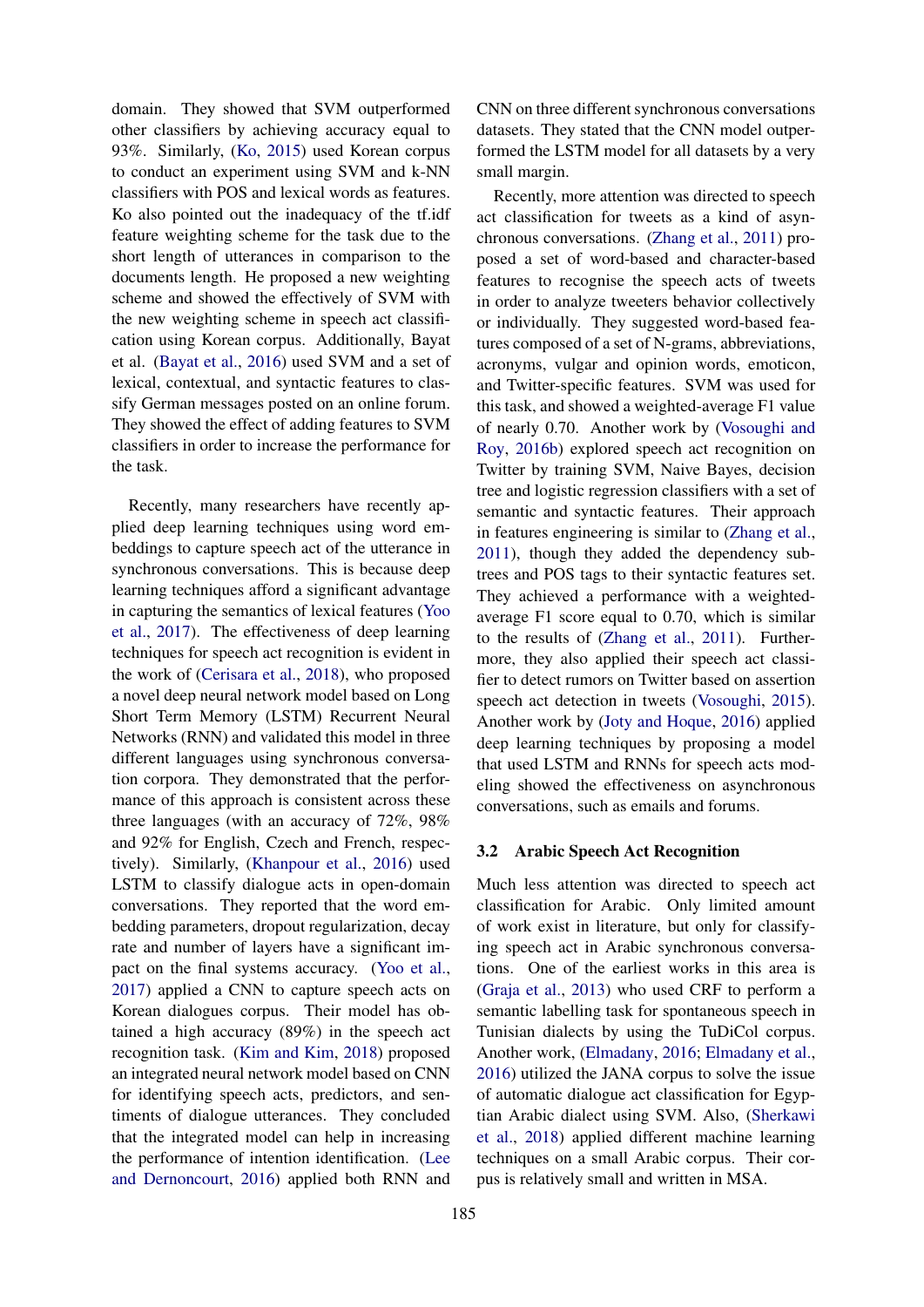Recently, a new corpus of Arabic tweets (Ar-SAS) annotated speech-act was released [\(El](#page-8-4)[madany et al.,](#page-8-4) [2018\)](#page-8-4), which is the first to model speech-act in asynchronous conversations for Arabic. Nonetheless, no work has been published on this data yet. In this paper, we utilise the Ar-SAS dataset for speech-act classification of Arabic tweets. We believe we are the first exploring speech act classification for Arabic asynchronous conversations.

#### 4 Methodology

We propose two different approaches for classifying Arabic tweets into pre-defined speech act categories: 1) SVM with a set of syntactic and semantic features, and 2) Deep learning with word embedding using different neural network architectures.

#### 4.1 Support Vector Machine Model

SVM has demonstrated significant performance in most of the related work for speech act classification [\(Cohen et al.,](#page-8-9) [2004;](#page-8-9) [Elmadany,](#page-8-19) [2016;](#page-8-19) [Hemphill and Roback,](#page-8-21) [2014;](#page-8-21) [Kim et al.,](#page-8-11) [2011;](#page-8-11) [Ravi and Kim,](#page-8-22) [2007;](#page-8-22) [Zhang et al.,](#page-9-0) [2013;](#page-9-0) [Tavafi](#page-9-4) [et al.,](#page-9-4) [2013;](#page-9-4) [Zhang et al.,](#page-9-6) [2011;](#page-9-6) [Vosoughi,](#page-9-1) [2015;](#page-9-1) [Ko,](#page-8-12) [2015\)](#page-8-12). In preliminary experimentation using simple bag-of-words as features, we found SVM to be superior to other basic ML methods including Naive Bayes, k-NN, RF and DT. Thus, it was chosen for further experiments with additional set of features.

#### 4.1.1 Features Selection

Based on literature, we extracted multiple set of features from tweets to model speech act. We grouped the features into three groups: lexical, syntactic, and structural features.

Lexical features: This is simply the words ngrams in the tweet text. We used uni-gram, bigram and tri-gram phrases. These features were extracted after applying preprocessing to the text, including character normalisation to the different forms of the Arabic letters  $\{ \, \sigma \, : \, \alpha \}$  and dia- $\frac{1}{1}$ critics removal [\(Darwish and Magdy,](#page-8-23) [2014\)](#page-8-23).

Syntactic features: These features represent the syntactic style of the text of the tweet, and it include four sets of features: punctuation marks, Twitter special characters, Emojis, and Links. Binary features representing specific punctuation such as question and exclamation marks are set to

one when appear, since they can be indicative to specific speech act classes such as expressions, requests or question. In addition, the rest of punctuation marks are combined and added as additional binary features to indicate the appearance of any other punctuation marks in the tweet. Twitter special characters such as presence of hashtags (#) and mentions (@) were also used as binary features. Hashtags might be an indicative feature of some speech act classes such as assertion, where user might use hashtags to announce something. In addition, emojis are usually used in tweets to communicate specific feelings thus it was added as an additional feature. Finally a binary feature indicating the presence of links in the tweets was also used.

Structural features: These set of features represent the structural form of the sentence, and it includes: (1) The length of the tweet in characters and words, which was shown previously to be a useful feature for speech act recognition [\(Zhang](#page-9-0) [et al.,](#page-9-0) [2013;](#page-9-0) [Tavafi et al.,](#page-9-4) [2013;](#page-9-4) [Elmadany,](#page-8-19) [2016\)](#page-8-19). (2) POS tags of the words in the tweets, which has been shown to be an effective features in speech act recognition for English [\(Zhang et al.,](#page-9-0) [2013;](#page-9-0) [Vosoughi and Roy,](#page-9-3) [2016b\)](#page-9-3). We used FARASA POS tagger  $1$  for extracting the POS tags. We modified the tagger to include hashtags, URLs and emojis as tags within the sequence. Then, we added uni-gram, bi-gram and tri-gram PoS sequences to the features vector for each tweet.

#### 4.2 Deep Learning Approach

In this paper, we implemented different variants of deep learning neural network in order to determine the most effective type of neural network for the task of Arabic speech act recognition. Two variants of deep learning approaches were considered in this task using different architectures: RNN in particular LSTM and BiLSTM; and CNN. In addition, several combinations of neural networks variants have been applied for this task such as CNN on top of LSTM, CNN on top of BiLSTM, LSTM on top of CNN, and BiLSTM on top of CNN.

A skip-gram word2vec embedding have been used to represent the words in each tweet before inputting them to any neural network. An Arabic pretrained word embedding has been utilized for this work called "AraVec" [\(Soliman et al.,](#page-9-8) [2017\)](#page-9-8). AraVec is a skip-gram model trained on 70M Ara-

<span id="page-4-0"></span><sup>1</sup><http://qatsdemo.cloudapp.net/farasa/>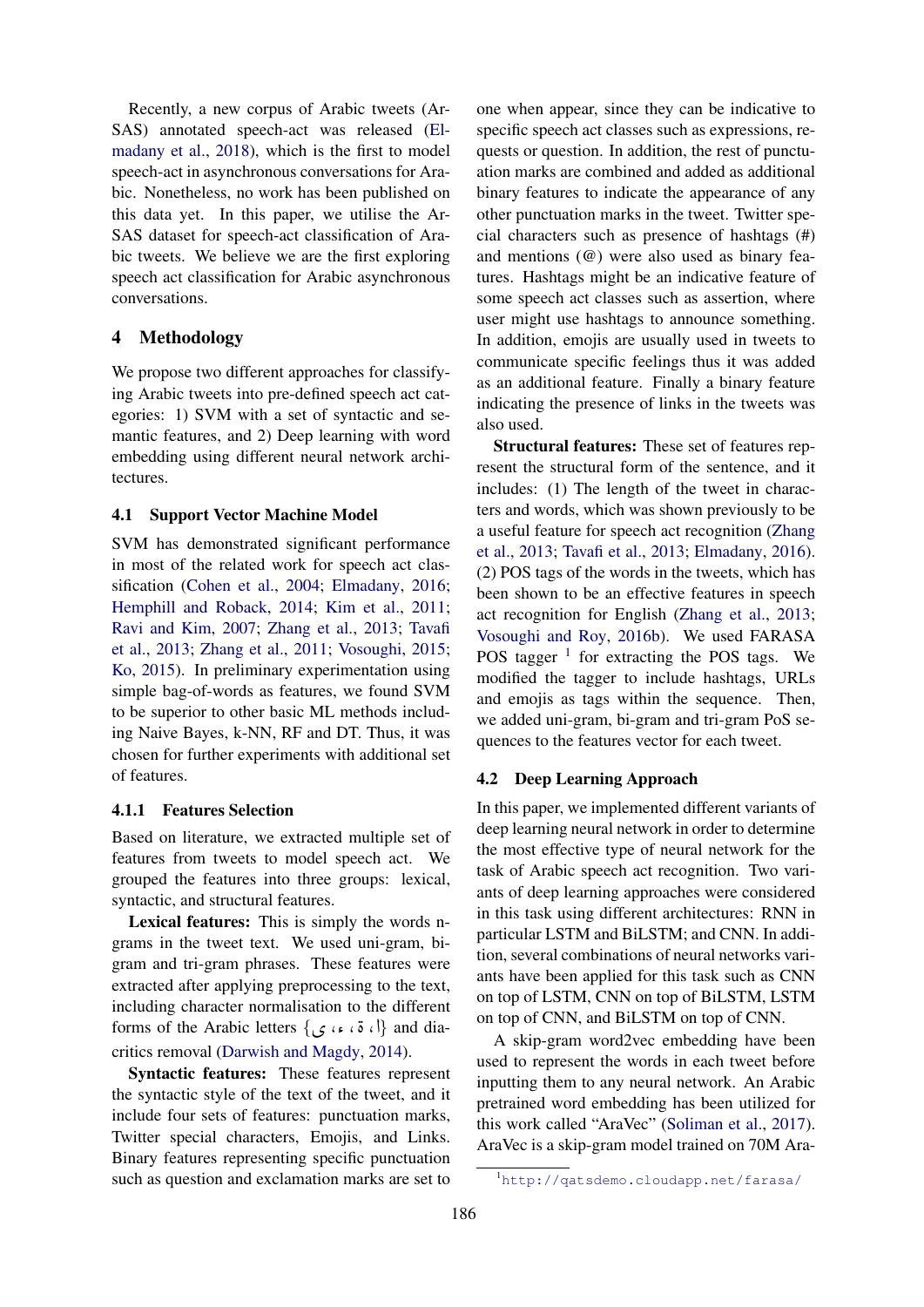<span id="page-5-0"></span>

| <b>Speech Acts</b> | <b>Examples</b>                                                                           |  |  |
|--------------------|-------------------------------------------------------------------------------------------|--|--|
| Assertion          | #الشروق: السسى: كلي فخر واعتزاز بالنخبة المتميزة المشاركة في شباب العالم                  |  |  |
|                    | #Sunrise: El-Sisi: I am proud of all the elite who are contributed in the world cup forum |  |  |
| Expression         | أشعر أن الربىع العربى إشعاع من الحرىة                                                     |  |  |
|                    | I feel that Arab revolutions are radiation of freedom                                     |  |  |
| Recommendation     | الكرة الانطالية تحتاج لتركي ال الشيخ                                                      |  |  |
|                    | Italian football needs Tukey Al-Shaikh                                                    |  |  |
| Request            | بعد منتدي شباب العالم أطالب بعمل منتدي للفساد لإظهار الحقائق                              |  |  |
|                    | After the world cup forum, I request to do a forum to reveal truths                       |  |  |
| Miscellaneous      | ولىد سلىمان ممكن ىلعب مكان محمد صلاح وممكن ىلعب مكان عبد الشافي                           |  |  |
|                    | Walid Suliman can play instead of Muhammad Salah or possibly instead of Abdul-Shafy       |  |  |

Table 1: Example tweets of different speech acts categories in the ArSAS dataset

bic tweets containing 204K unique words and 300 dimensions.

#### 5 Experimental Setup

#### 5.1 Dataset

We utilized the recently published tweets corpus "Arabic Speech Act and Sentiment" (ArSAS) for our experimentation [\(Elmadany et al.,](#page-8-4) [2018\)](#page-8-4). ArSAS contains a large set of 21,081 Arabic tweets in different Arabic dialects and annotated by six speech act classes: Assertion, Recommendation, Expression, Question, Request, and Miscellaneous. The tweets in the corpus covers 20 topics including long-standing topics, events and entities (celebrities or organization). Table [1](#page-5-0) shows few examples of tweets in the corpus with their corresponding speech act label.

The size of samples in each speech acts class varies a lot in ArSAS corpus, ranging between 60 samples to 11.7K samples per class. The smallest two classes are miscellaneous and recommendation classes that have only 60 and 109 tweets respectively. Therefore, we decided to merge these two classes into one and called it miscellaneous. The final distribution of the five classes in the corpus is: expression (11734), assertion (8233), question (752), request (183), and miscellaneous (169).

#### 5.2 Classifiers Implementation and Setup

For the SVM classifier, SVM LinearSVC implemented in the  $SKlearn<sup>2</sup>$  $SKlearn<sup>2</sup>$  $SKlearn<sup>2</sup>$  was utilised for our experiments. We examined "One-vs-All" and "One-vs-One" strategies for SVM, and noticed better performance for the "One-vs-All" implementation, and thus it was conducted for our experiments.

<span id="page-5-3"></span>

| <b>Hyper-parameters</b>          | <b>Choice</b>  |
|----------------------------------|----------------|
| Output layer activation function | softmax        |
| <b>Cost Function</b>             | Cross-entropy  |
| Optimizer                        | <b>ADAM</b>    |
| Learning Rate                    | 0.0001         |
| Batch size                       | 50             |
| Epoch size                       | 30             |
| Dropout rate                     | 0.5            |
| <b>LSTM Units</b>                | 100            |
| <b>CNN</b> filters               | 2 and 3        |
| CNN features map                 | 32             |
| Pool size                        | 2              |
| LSTM hidden layers               | $\overline{c}$ |
| B-LSTM hidden layers             | 2              |
| CNN hidden layers                | 4              |

Table 2: Neural network hyper-parameters

For the neural network classifiers, we used Keras  $2.1.3<sup>3</sup>$  $2.1.3<sup>3</sup>$  $2.1.3<sup>3</sup>$  implementations of the multiple models we examined. For the training process of our deep learning models, Table [2](#page-5-3) describes the hyper-parameters we used after multiple iterations for reaching the optimal performance.

#### 5.3 Evaluation

For measuring the performance of our approaches, we split the data into five folds and applied 5-fold cross validation for training and testing. Data are split into folds over the class level, where we insure that 20% of the samples of each class exists in each fold. This was essential step to ensure the presence of samples from the small classes in each fold.

For evaluation, three scores are applied: accuracy, micro F-score, and macro F-score. Accuracy and micro-F1 should demonstrate the overall performance of the approaches, while macro-F1 would indicate the average performance of the approaches over each class individually.

<span id="page-5-1"></span><sup>2</sup><https://scikit-learn.org/>

<span id="page-5-2"></span><sup>3</sup><https://github.com/keras-team/keras>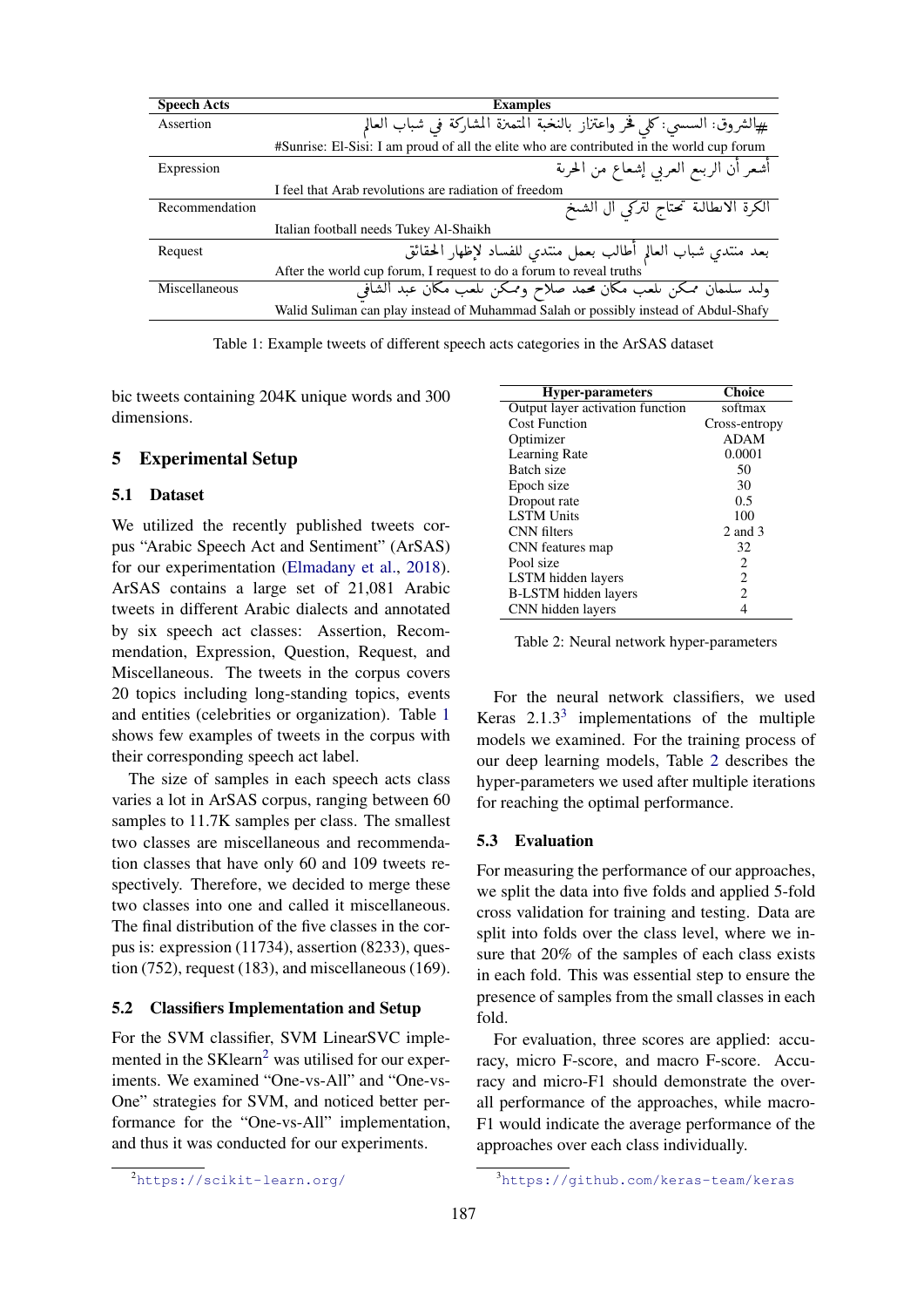|                    | Macro-F1 | Micro-F1 | Accuracy |
|--------------------|----------|----------|----------|
| Lexical            | 0.510    | 0.840    | 0.840    |
| Lexical+Syntactic  | 0.520    | 0.850    | 0.850    |
| Lexical+Structural | 0.520    | 0.850    | 0.860    |
| All features       | 0.532    | 0.862    | 0.865    |

<span id="page-6-0"></span>Table 3: The performance of SVM for Arabic speech act classification using different sets of features

|                      | Macro-F1 | Micro-F1 | Accuracy |
|----------------------|----------|----------|----------|
| <b>CNN</b>           | 0.540    | 0.841    | 0.850    |
| <b>LSTM</b>          | 0.570    | 0.850    | 0.860    |
| <b>BiLSTM</b>        | 0.615    | 0.86     | 0.875    |
| CNN on top of LSTM   | 0.535    | 0.850    | 0.865    |
| CNN on top of BiLSTM | 0.558    | 0.850    | 0.860    |
| LSTM on top of CNN   | 0.585    | 0.860    | 0.870    |
| BiLSTM on top of CNN | 0.600    | 0.860    | 0.870    |

Table 4: Comparison between different deep learning architectures for Arabic speech act classification in term of macro-averaged F1, micro-F1 and accuracy

#### 6 Results

#### 6.1 SVM Results

Table [3](#page-6-0) reports the results obtained when applying SVM classifier for our task using different sets of features on the ArSAS dataset with 5 fold cross-validation. As shown, the performance of different set of features is almost similar, and the performance when applying all the set of features achieves the best results of accuracy 86.5%, micro-F1 of 0.862, and macro-F1 of 0.532. While the overall performance is relatively high, the performance for some of the classes is considerably low. This could be explained as a reason to the high imbalance of our classes, where some of the classes (such as 'miscellaneous', 'requests', and 'questions') are tiny compared to the two major classes 'expression' and 'assertion'. Actually, nearly 90% of the samples in the classes miscellaneous and request were incorrectly classified.

These results are comparable to the state-ofthe-art in other languages such as English. Comparing our work to the work by [\(Vosoughi and](#page-9-3) [Roy,](#page-9-3) [2016b\)](#page-9-3) and [\(Zhang et al.,](#page-9-6) [2011\)](#page-9-6) for speech act classification for English tweets, they report in term of micro F1 (0.69 and 0.70) respectively, and they also explain this due to the high imbalance of classes. Our achieved micro-F1 is even higher 0.86. This might indicate the suitability of using the same techniques —used for English speech act classification— for the Arabic task.

#### 6.2 Deep Learning Results

Table [4](#page-6-0) reports the results obtained when applying seven different architectures of RNN and CNN for Arabic speech act classification on the ArSAS dataset with 5-fold cross-validation. As shown, the performance of most of the models is close to those obtained by the SVM models in terms of accuracy, but consistently higher when measured using macro-F1. The BiLSTM and the BiLSTM on top of CNN architectures achieved significantly higher results in terms of macro-F1 compared to all the other models, which indicates better performance on the class level. The best performing model was the BiLSTM model with an accuracy of 87.5%, micro-F1 of 0.86, and macro-F1 of 0.615. This confirms the effectiveness of using the bidirectional LSTM to capture the context in the tweet, which the miscellaneous class actually need. Additionally, BiLSTM succeeded in recognizing both question and request classes better than any other model.

Table [5](#page-7-0) shows the performance on the best performing model using BiLSTM on each of the classes individually. As shown, the performance over the two large classes 'assertion' and 'expression' is high (0.9 and 0.87 F1 respectively) compared to the other classes. The 'request' class achieved the lowest performance (0.2 F1). This shows the challenge of recognising the speech act in asynchronous conversations for some of the in-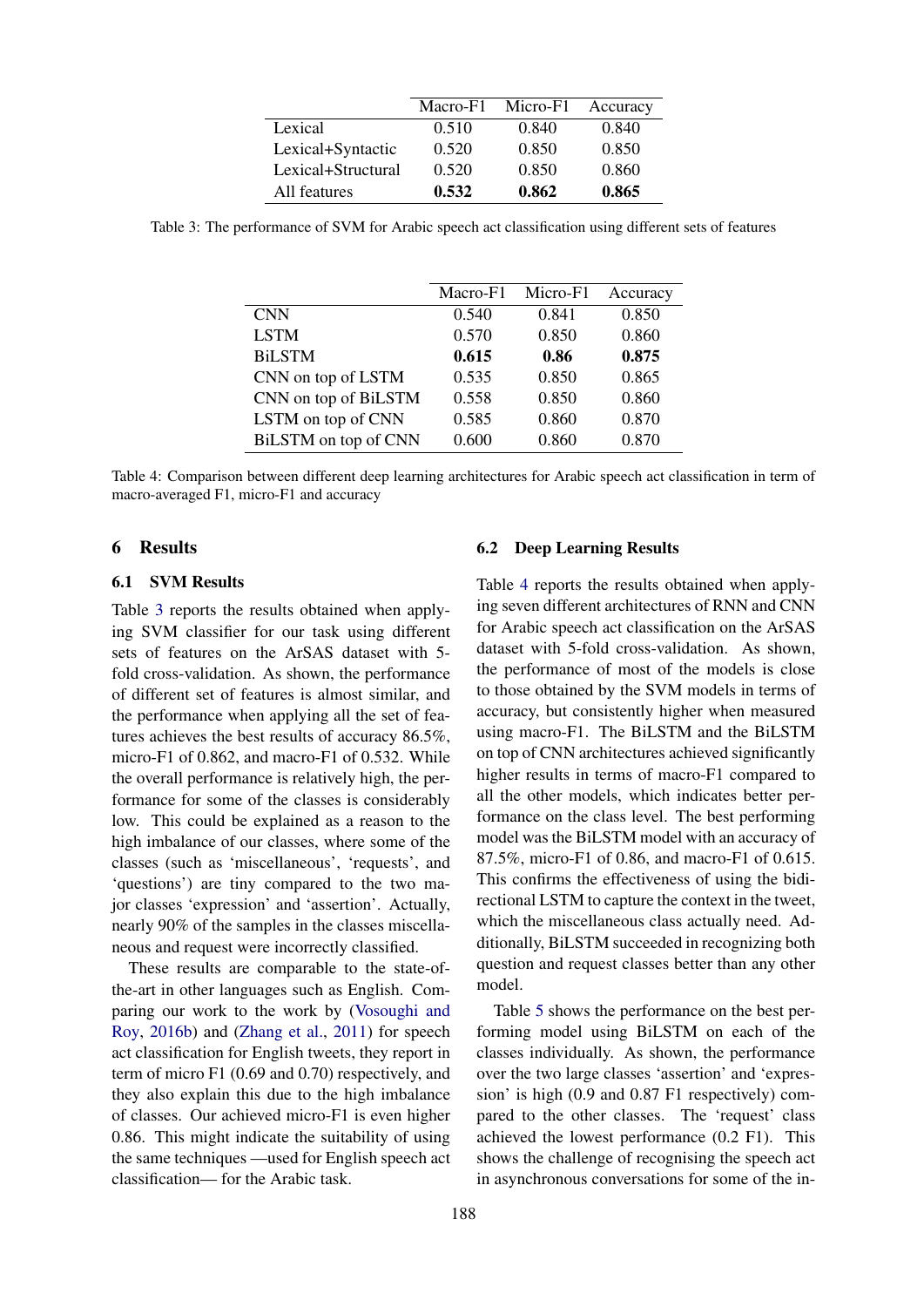<span id="page-7-0"></span>

| Class         | F1 Score |
|---------------|----------|
| Assertion     | 0.90     |
| Expression    | 0.87     |
| Miscellaneous | 0.53     |
| Question      | 0.57     |
| Request       | 0.20     |

Table 5: The performance of best performing BiLSTM model on each class

<span id="page-7-1"></span>

|                | Macro-F1 | Micro-F1 | Accuracy |
|----------------|----------|----------|----------|
| <b>SVM</b>     | 0.532    | 0.862    | 0.865    |
| <b>Bi-LSTM</b> | 0.615    | 0.860    | 0.875    |

Table 6: The best performing SVM model and neural network architecture on the ArSAS dataset

frequent classes.

While our performance is comparable to performance in other languages, we believe there is still large room for improving the performance. We hope that our work would be considered as a baseline for future work on speech act classification for Arabic.

#### 6.3 Discussion

We explored speech act classification in Twitter using SVM classifier with sets of lexical, syntactic, and structural features, and using several neural network architectures with pretrained word embedding for word representation. The best SVM model with all the extracted features has achieved 53.2% in the term of macro-averaged F1 using 5 folds cross validation on the ArSAS dataset. After applying deep learning for the task using variants of neural network architectures, our experiments showed that all the suggested architectures have outperformed the best SVM model with the sets of features. This highlights the superiority of deep learning models especially for a highly inflected language such as Arabic, and in particular Arabic dialect as present in our tweets dataset. BiLSTM has achieved 61.5% in the term of macro-averaged F1, which is 8.3% higher than the best SVM model as shown in Table [6.](#page-7-1) This confirms the fact that deep learning usually performing better even without any feature engineering.

Potentially, the performance of BiLSTM might improve if these extracted features get fed as an input to the network, especially the PoS tags. PoS features might give some structural characteristics to the neural network.

Moreover, the overall performance was highly affected by the imbalance distribution for the classes amongst the corpus. During our experimentation, we examined some solutions for this issue, such as data over sampling, but it did not lead to improved performance. We believe it might be useful if there are more new examples for the small classes, which would potentially enhance the performance of neural networks as well.

Furthermore, ArSAS corpus contains labels for the type of the topic for each tweet such as longstanding, entity, and event. We suggest considering this attribute in implementation by training different classifier for each type of topics separately. It might be better for the classifier to classify tweets in the same type than classifying tweets from mixed types.

#### 7 Conclusion

In this paper, we have presented two ML approaches for speech act classification in Twitter platform using dialectical Arabic tweets. An SVM classifier with different sets of lexical, syntactic, and structural features was proposed. In addition, a set of different neural network architectures was examined for the task. For both approaches, we exploited the recent published Arabic corpus called "ArSAS" which has more than 21K tweets that annotated by six different speech acts, that we decided to squash to only five classes after merging the smallest two classes into one. Our results showed that deep learning is a more effective approach for speech act classification of Arabic tweets compared to SVM. In particular, the BiL-STM implementation achieved the highest performance especially with the macro-F1 score that was 61.5% compared to only 53.2% for SVM. The best achieved overall accuracy for BiLSTM and SVM were comparable with values of 87.5% and 86.5% respectively.

As a general observation, all the used techniques have showed an acceptable performance, especially when compared to the current stateof-the-art for English speech act classification for asynchronous conversations. Nevertheless, as we discussed, there is the potential of multiple directions for improvements that could be explored in future work.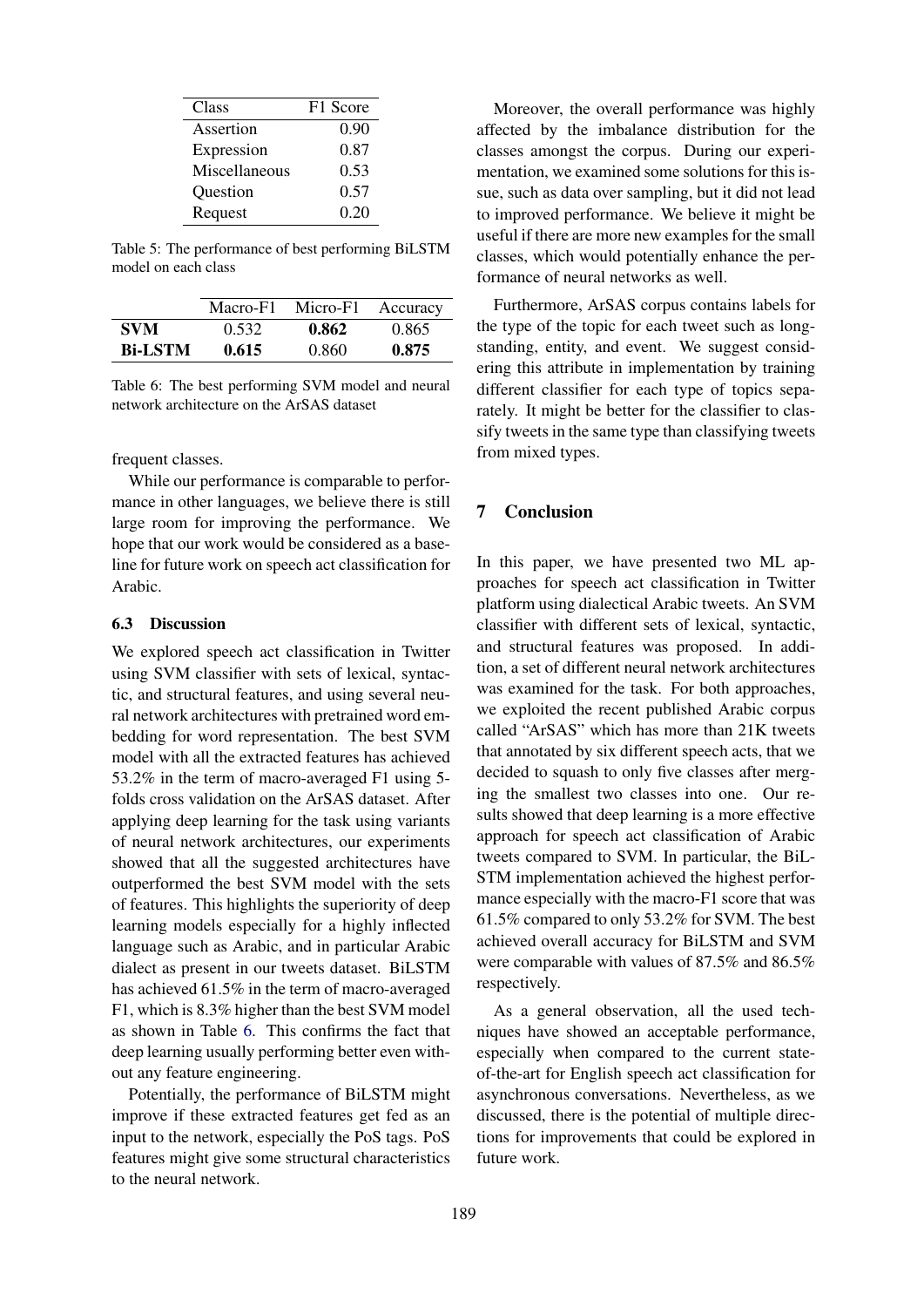#### References

- <span id="page-8-7"></span>Hussein Abdul-Raof. 2006. *Arabic rhetoric: A pragmatic analysis*. Routledge.
- <span id="page-8-8"></span>Fareed Hameed Al-Hindawi, Hameed Hasoon Al-Masudi, and Ramia Fuad Mirza. 2014. The speech act theory in english and arabic. *Open Journal of Modern Linguistics*, 4(01):27.
- <span id="page-8-6"></span>John Langshaw Austin. 1975. *How to do things with words*. Oxford university press.
- <span id="page-8-3"></span>Berken Bayat, Christopher Krauss, Agathe Merceron, and Stefan Arbanowski. 2016. Supervised speech act classification of messages in german online discussions. In *The Twenty-Ninth International Flairs Conference*.
- <span id="page-8-0"></span>Sumit Bhatia, Prakhar Biyani, and Prasenjit Mitra. 2014. Summarizing online forum discussions–can dialog acts of individual messages help? In *Proceedings of the 2014 conference on empirical methods in natural language processing (EMNLP)*, pages 2127–2131.
- <span id="page-8-13"></span>Christophe Cerisara, Pavel Kral, and Ladislav Lenc. 2018. On the effects of using word2vec representations in neural networks for dialogue act recognition. *Computer Speech & Language*, 47:175–193.
- <span id="page-8-9"></span>William W. Cohen, Vitor R. Carvalho, and Tom M. Mitchell. 2004. Learning to classify email into speech acts. In *Proceedings of the 2004 Conference on Empirical Methods in Natural Language Processing*, pages 309–316.
- <span id="page-8-23"></span>Kareem Darwish and Walid Magdy. 2014. Arabic information retrieval. *Foundations and Trends*(R) in *Information Retrieval*, 7(4):239–342.
- <span id="page-8-19"></span>AbdelRahim Elmadany. 2016. *Automatic Act Classification for Arabic Dialogue Context*. Ph.D. thesis, Thesis.
- <span id="page-8-20"></span>AbdelRahim Elmadany, Sherif M. Abdou, and Mervat Gheith. 2016. Jana: A human-human dialogues corpus for egyptian dialect ldc2016t24.
- <span id="page-8-4"></span>AbdelRahim Elmadany, Hamdy Mubarak, and Walid Magdy. 2018. Arsas: An arabic speech-act and sentiment corpus of tweets. In *OSACT 3: The 3rd Workshop on Open-Source Arabic Corpora and Processing Tools*, page 20.
- <span id="page-8-1"></span>Björn Gambäck and Utpal Kumar Sikdar. 2017. Using convolutional neural networks to classify hatespeech. In *Proceedings of the first workshop on abusive language online*, pages 85–90.
- <span id="page-8-18"></span>Marwa Graja, Maher Jaoua, and Lamia Hadrich Belguith. 2013. Discriminative framework for spoken tunisian dialect understanding. In *International Conference on Statistical Language and Speech Processing*, pages 102–110. Springer.
- <span id="page-8-21"></span>Libby Hemphill and Andrew J Roback. 2014. Tweet acts: how constituents lobby congress via twitter. In *Proceedings of the 17th ACM conference on Computer supported cooperative work & social computing*, pages 1200–1210. ACM.
- <span id="page-8-17"></span>Shafiq Joty and Enamul Hoque. 2016. Speech act modeling of written asynchronous conversations with task-specific embeddings and conditional structured models. In *Proceedings of the 54th Annual Meeting of the Association for Computational Linguistics (Volume 1: Long Papers)*, volume 1, pages 1746– 1756.
- <span id="page-8-14"></span>Hamed Khanpour, Nishitha Guntakandla, and Rodney Nielsen. 2016. Dialogue act classification in domain-independent conversations using a deep recurrent neural network. In *Proceedings of COLING 2016, the 26th International Conference on Computational Linguistics: Technical Papers*, pages 2012– 2021.
- <span id="page-8-11"></span>Hark-Soo Kim, Choong-Nyoung Seon, and Jung-Yun Seo. 2011. Review of korean speech act classification: machine learning methods. *Journal of Computing Science and Engineering*, 5(4):288–293.
- <span id="page-8-15"></span>Minkyoung Kim and Harksoo Kim. 2018. Integrated neural network model for identifying speech acts, predicators, and sentiments of dialogue utterances. *Pattern Recognition Letters*, 101:1–5.
- <span id="page-8-12"></span>Youngjoong Ko. 2015. New feature weighting approaches for speech-act classification. *Pattern Recognition Letters*, 51:107–111.
- <span id="page-8-16"></span>Ji Young Lee and Franck Dernoncourt. 2016. [Sequen](https://doi.org/10.18653/v1/N16-1062)[tial short-text classification with recurrent and con](https://doi.org/10.18653/v1/N16-1062)[volutional neural networks.](https://doi.org/10.18653/v1/N16-1062) In *Proceedings of the 2016 Conference of the North American Chapter of the Association for Computational Linguistics: Human Language Technologies*, pages 515–520, San Diego, California. Association for Computational Linguistics.
- <span id="page-8-10"></span>James OShea, Zuhair Bandar, and Keeley Crockett. 2010. A machine learning approach to speech act classification using function words. In *KES International Symposium on Agent and Multi-Agent Systems: Technologies and Applications*, pages 82–91. Springer.
- <span id="page-8-22"></span>Sujith Ravi and Jihie Kim. 2007. Profiling student interactions in threaded discussions with speech act classifiers. *Frontiers in Artificial Intelligence and Applications*, 158:357.
- <span id="page-8-2"></span>A Saravanaraj, JI Sheeba, and S Pradeep Devaneyan. 2016. Automatic detection of cyberbullying from twitter. *International Journal of Computer Science and Information Technology & Security (IJCSITS), ISSN*, pages 2249–9555.
- <span id="page-8-5"></span>John R. Searle. 1975. A taxonomy of illocutionary acts.